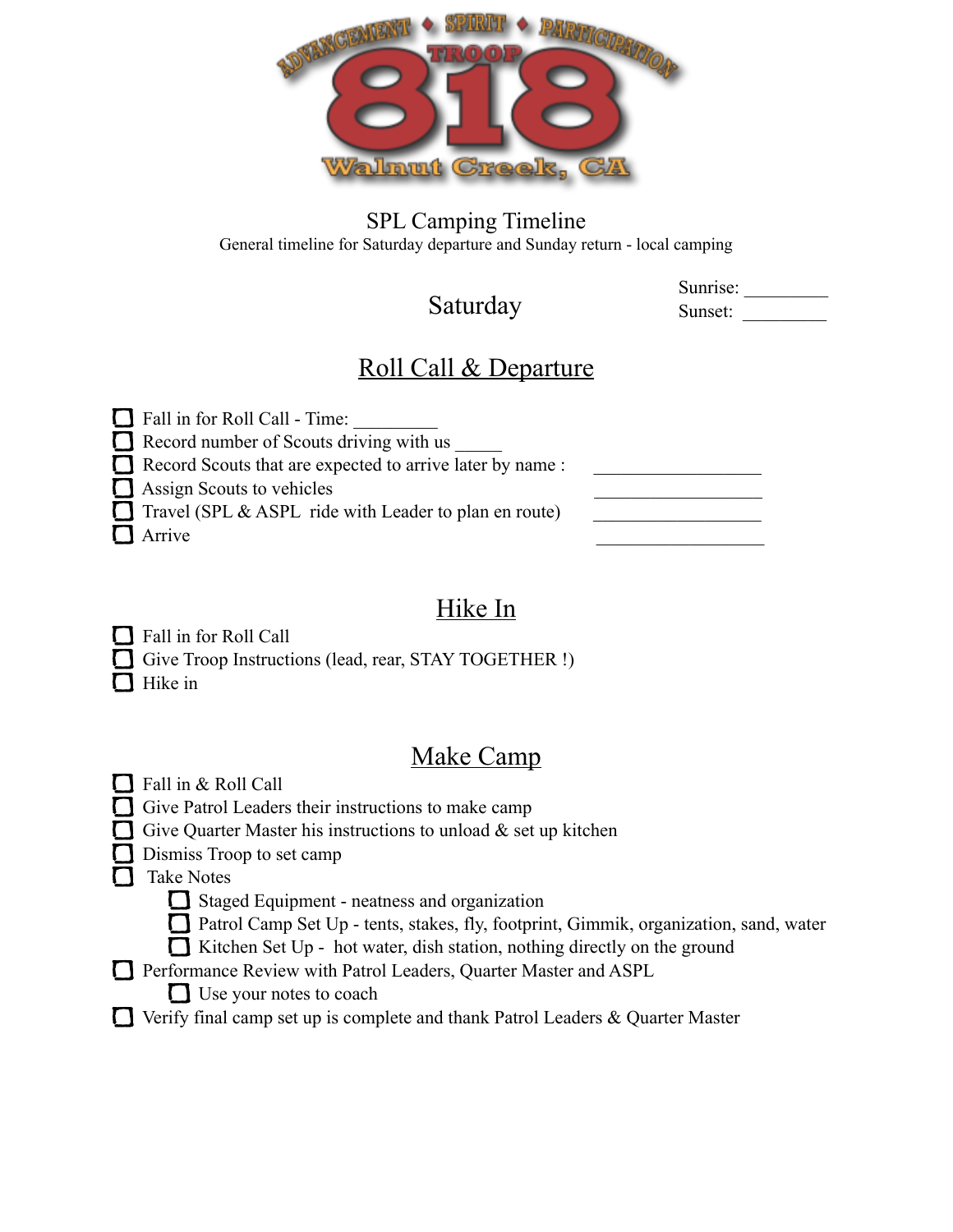## Saturday

# Lunch

| Fall in & Roll Call - Time:                                                           |
|---------------------------------------------------------------------------------------|
| Give Troop Instructions                                                               |
| Summarize their performance setting up camp                                           |
| Timeline                                                                              |
| Agenda                                                                                |
| Dismiss to lunch (if appropriate)                                                     |
| Lunch                                                                                 |
| <u>Activity</u>                                                                       |
| Fall in & Roll Call - Time:                                                           |
| Give Troop instructions for activity                                                  |
| Activity                                                                              |
| Check in with Chaplain for Duty to God tomorrow                                       |
|                                                                                       |
| Check in with Camp Director for preparation (skits, song leader)                      |
| Check in with Fire Patrol and give instructions (sand, water at campfire)             |
| <u>Inner</u>                                                                          |
| Fall in & Roll Call - Time:                                                           |
|                                                                                       |
| Give Troop Instructions for dinner                                                    |
| Summarize their performance of today's activity                                       |
| Timeline for dinner and campfire                                                      |
| Dismiss to dinner                                                                     |
| Dinner                                                                                |
| <b>Take Notes</b>                                                                     |
| Did patrols eat well                                                                  |
| $\Box$ Did they eat together                                                          |
| $\Box$ How did the clean up go                                                        |
|                                                                                       |
| Performance Review with Patrol Leaders, Quarter Master and ASPL (no more than 5 min.) |
| $\Box$ Use your notes to coach                                                        |
| Verify final dinner clean up is complete and thank Patrol Leaders & Quarter Master    |
|                                                                                       |
| <b>Camp</b> Fire                                                                      |
| Fall in & Roll Call - Time:                                                           |
| Camp fire                                                                             |
|                                                                                       |
| Give Troop instructions (light out time, revele time, fire patrol to put out fire)    |
| Dismiss Troop to tents                                                                |
| Walk tents for attendance and "Goodnight Scouts" - Quiet time                         |
|                                                                                       |